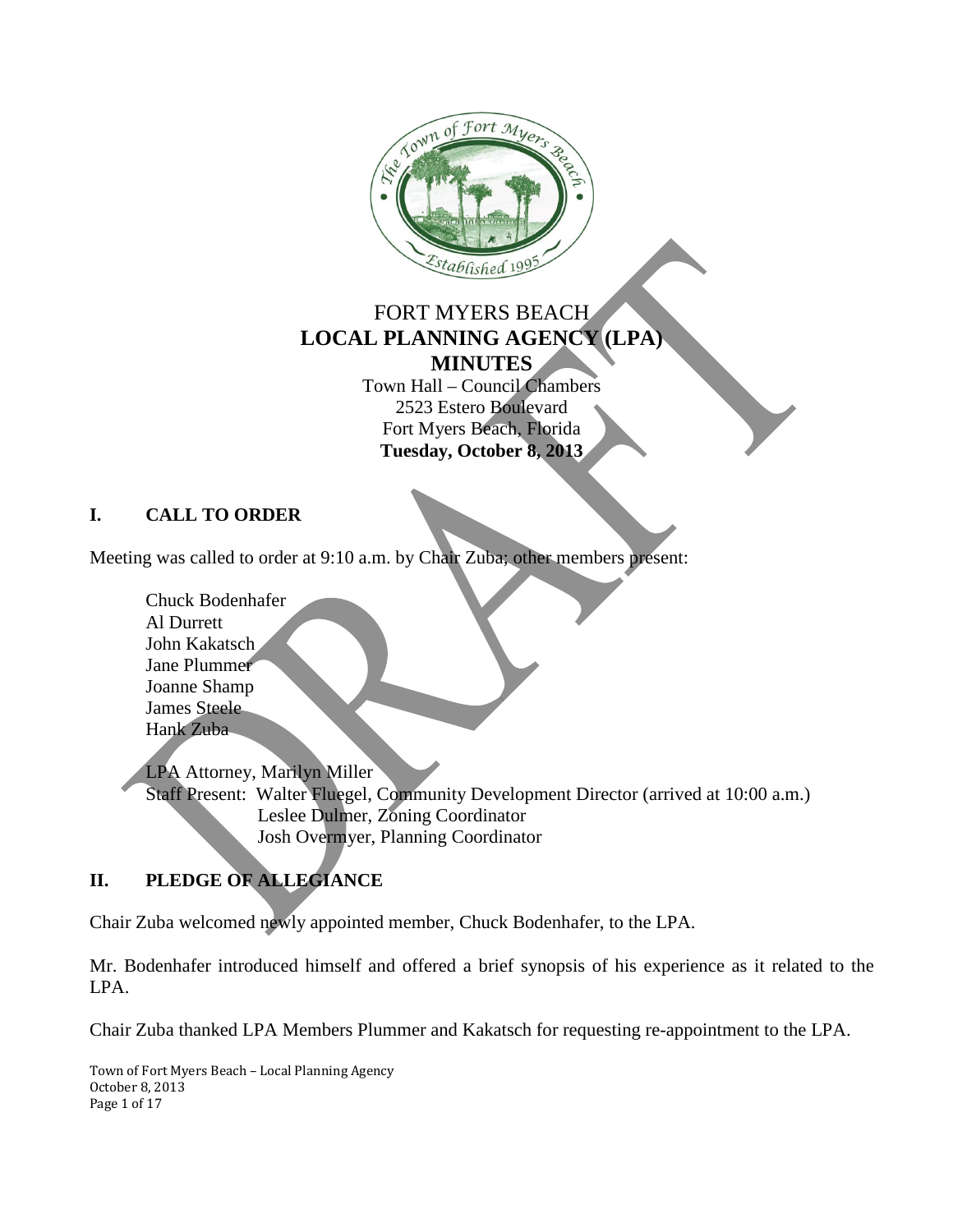### **III. INVOCATION**

### **IV. MINUTES**

A. Minutes of September 17, 2013

**MOTION:** Ms. Shamp moved to approve the Minutes for September 17, 2013; second by Mr. Kakatsch.

Chair Zuba noted a typographical error on Page 3, first paragraph, bottom, "… venue for the enjoyment…".

**VOTE:** Motion approved, 7-0.

### **V. PUBLIC WORKSHOP**

#### A. Noise & Entertainment Ordinance

Chair Zuba recognized a person who requested to speak because he had to leave early.

Paul Rosen, Director of the Board at Marina Village, read into the record a letter from Mr. Turnberg, President of the Board at Marina Village:

*"Members of the Fort Myers Beach LPA, As President of the Board and speaking on behalf of the directors and owners of Marina Village and Harbor Condominium Association, I would like to go on record that we are concerned about the proposed ordinance changes being suggested in the Entertainment District Report. Marina Village Condominium was built 32 years ago before any of the restaurants and bars currently on San Carlos existed, and the majority of our current owners are original purchasers. We see that our building is included in the Entertainment District and would like to formally request that it be excluded from this*  designation. We also request that there be provisions continuing the current *restrictions on outside amplified music, and that inside amplified music be directed away from open doors and nearby sleeping quarters. The current level of amplified music and hours of operation are already a disturbance. Allowing longer hours and increased decibel levels near our homes will create a hardship. During several events this past year the music was so loud that many of our owners had to leave their apartments until the music stopped later that night. Therefore, we request that there be provisions restricting the frequency of special events in order to address the extreme noise levels and the importance of safe ingress and egress to our property. We request that you take this information into consideration as you discuss this matter further. Respectfully yours, Ken Turnberg, President of the Board of Directors of Marina Village"*

Town of Fort Myers Beach – Local Planning Agency October 8, 2013 Page 2 of 17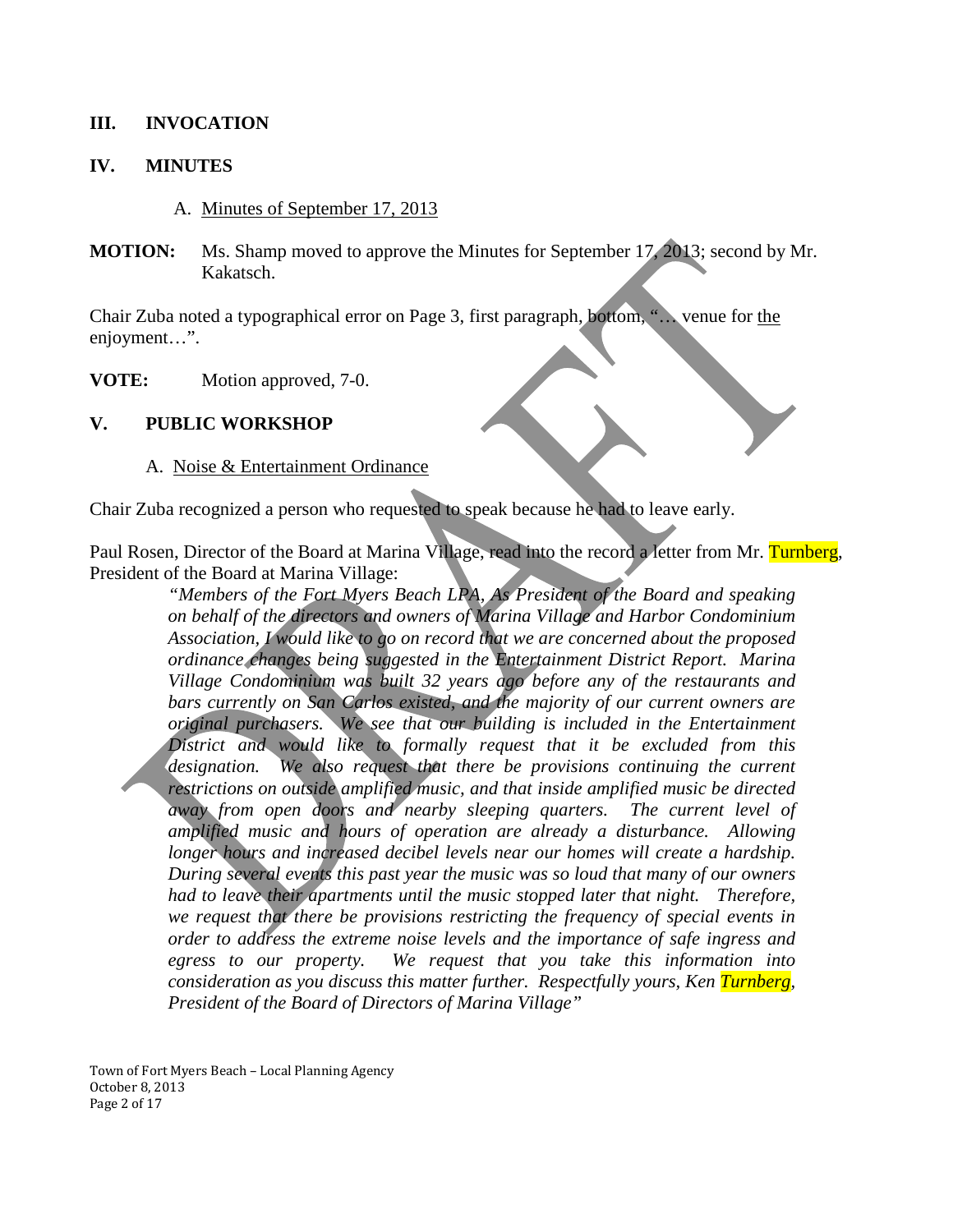Jim LaRue of LaRue Planning & Management Services, Inc. gave a presentation on "Creating an Entertainment District" (Draft September 2013) ("Report"). Utilizing a PowerPoint presentation he discussed the following information related to the Report:

- How was the project initiated? the Report represented the follow-up to the Council workshop (4/15/13) where they reviewed a presentation introducing the concept of a Entertainment District(s) with a possible application to the Town since no formalized Entertainment District currently existed.
- Advantages & Disadvantages of Entertainment Districts
	- o Advantages: formalizing a destination with different types of businesses and entertainment venues in one area; greater impact than scattered businesses/entertainment venues; attracting residents and tourists; walkability, and easier to patrol.
	- o Disadvantages: area is nothing but bars, restaurants, etc., excessive noise, parking and traffic issues, too crowded, and an 'entertainment district' could create a negative image.
- Report Information included information on alcohol consumption ordinance, understanding possible noise impacts to the community, control of the hours of operation for outside entertainment, special exception approvals, analyzing possible impacts to the Comprehensive Plan, and interviews of area individuals as it pertained to an 'entertainment district'. The Report also included a proposed boundary for the Entertainment District, creation of a working Entertainment District including an implementing ordinance, and locational standards and parking requirements.
- Noise Ordinance Report included information on the Supreme Court decision of State v. Catalano, references to free speech, decibel levels, dwelling units and distance requirements as it pertained to different types and sources of noise, review of existing regulations, hours of operation, special exception approval process, indoor and outdoor and amplified/non-amplified music, creation of overlay district as it related to meeting requirements of the Town's Comprehensive Plan (i.e. walkability, transportation and connectivity, recreation) and as it pertained to Noise Control Ordinance 96-24.
- Suggestion create an overlay district so it would be more 'zoning' and not a Comprehensive Plan category.
- Report Information included a review of other entertainment districts, concerns of business owners within the potential Entertainment District (i.e. parking, open containers, consistency in enforcement, no public drunkenness, etc.). The proposed boundaries for the Entertainment District were displayed and reviewed on the projection screen.
- Model Ordinance (Page 22-23 of Report) needed to show separation requirements for "consumption on premises", maximum allowable noise levels, noise levels measured from the receiving area, maximum noise levels and hours, points of measurement, method of measurement, special regulations on loudspeakers and other outdoor devices, limitations on outdoor music and entertainment, and indoor entertainment.
- Effects of Proposed Regulations Upon Previously Approved Special Exceptions probable 'grandfathering' of previously approved special exceptions; and prior special exception approvals that prohibit or limited outdoor music or entertainment, or noise limits that are more restrictive than the new regulations and noise limits applicable to the Entertainment District should be superseded by the new regulations.

Town of Fort Myers Beach – Local Planning Agency October 8, 2013 Page 3 of 17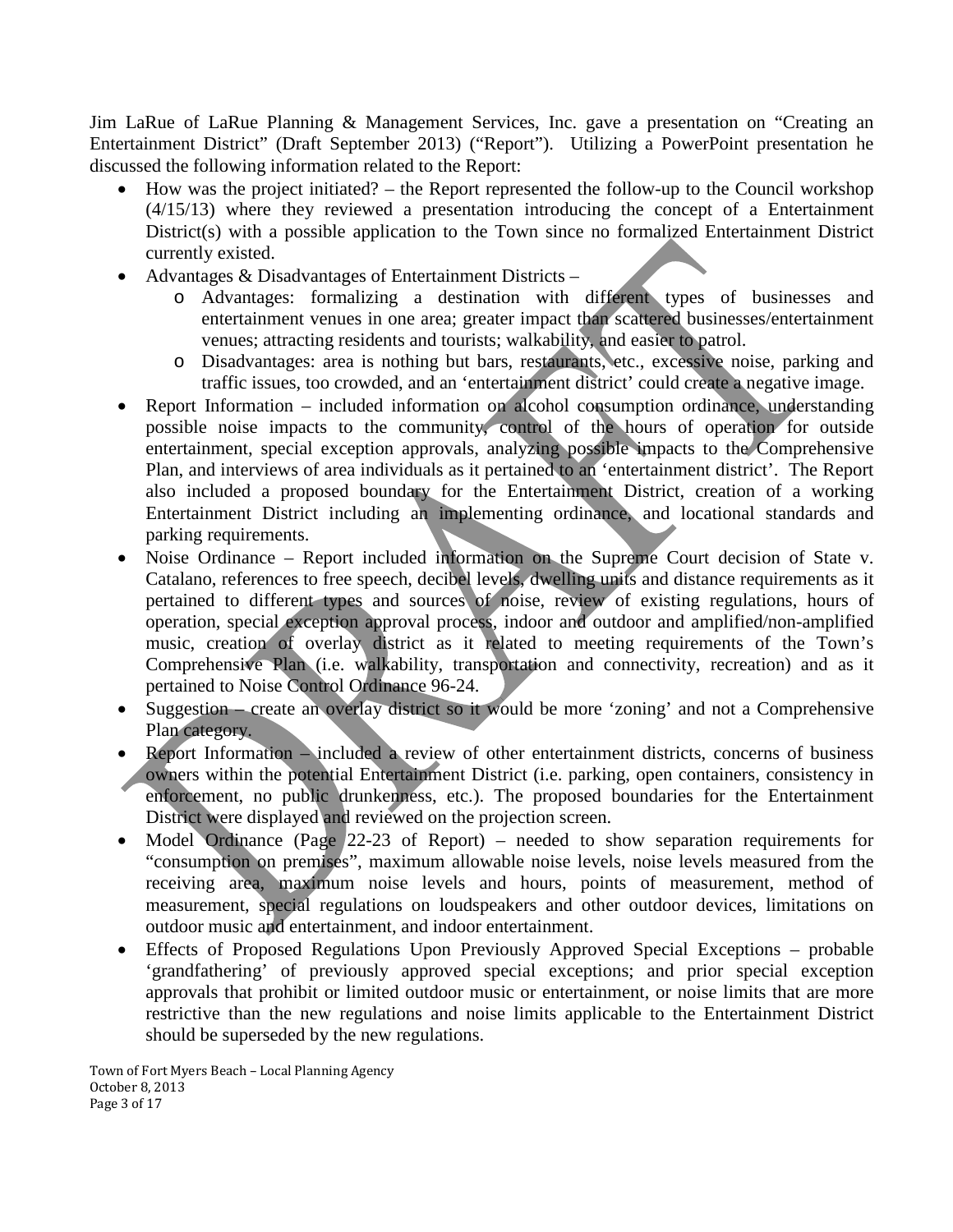• Recommendations – revise the existing noise ordinance, and have an entertainment district that would have regulations that apply to the noise ordinance.

### Public Comment opened.

Rob DeGennnaro of Nervous Nellies recounted his business experience and explained that he felt the Town was "*opening up a hornet's nest*". He talked about Nervous Nellies as it related to entertainment, noise levels, fundraisers, and parties. He discussed his belief that his business has experienced inconsistencies as it related to noise level issues; and how they have changed to more of an acoustic-type of setting and limited the amount of outdoor activities in consideration of residents on nearby streets. He described his experience when he owned a business located in an entertainment district on Duvall Street in Key West. He reviewed his opinion of what comprised an entertainment district (i.e. retail, ice cream shops, cafes, etc.), and how he was looking for flexibility in an entertainment district. He told of his recent purchase of his business property and what it included (i.e. parking areas, marina, etc.), as well as his visions for the property as an old historic seaport of Fort Myers Beach with tall ships. He told of his business ownership experience on Captiva and its positive impact on the value of surrounding residential property. He stated if there was an Entertainment District, then Nervous Nellies would limit some of the things they were doing; however, he explained almost every day they were contacted by various organizations to hold fundraisers at Nervous Nellies. He reported he had no objection to the Entertainment District; however, his focus was on the music portion and open-container. He stated he objected to open-containers like in Key West. He noted his opinion that permitting needed to be streamlined.

John Richard suggested clarifying the ordinance to move the noise issue from the source to the complainer's property line which he believed would save a lot of problems.

#### Public Comment closed.

Discussion ensued between LPA Members, Mr. LaRue, Town staff, and the Town Attorney regarding the presentation on "Creating an Entertainment District" (Draft September 2013) ("Report"), and the noise and entertainment ordinance:

- Ms. Plummer discussed concerns regarding noise during the nighttime; possibly shortening the timeframe for noise/music/entertainment; the current special exception process and possible changes; the potential to look at controlling the outside noise from live bands, and her opposition to enhancing open-container laws.
- Mr. Steele questioned short-term rentals at Marina Village staff indicated the zoning at Marina Village did allow for short-term rentals and Mr. LaRue noted the Marina Village had a mixture of rental types; Method of Measurement on Page 23 – he recommended a maximum decibel limit and Town Attorney explained the intent of the Report was probably to accommodate something that might exceed it for a short period of time; current decibel levels during daytime hours – it was confirmed they existed and decibel levels were discussed, measurement from source of sound, equipment noise levels and permitted hours of operation; and the map of the Proposed Entertainment District – requested the map to be marked with existing dwelling units within the proposed district and Mr. LaRue reported it could be accomplished.

Town of Fort Myers Beach – Local Planning Agency October 8, 2013 Page 4 of 17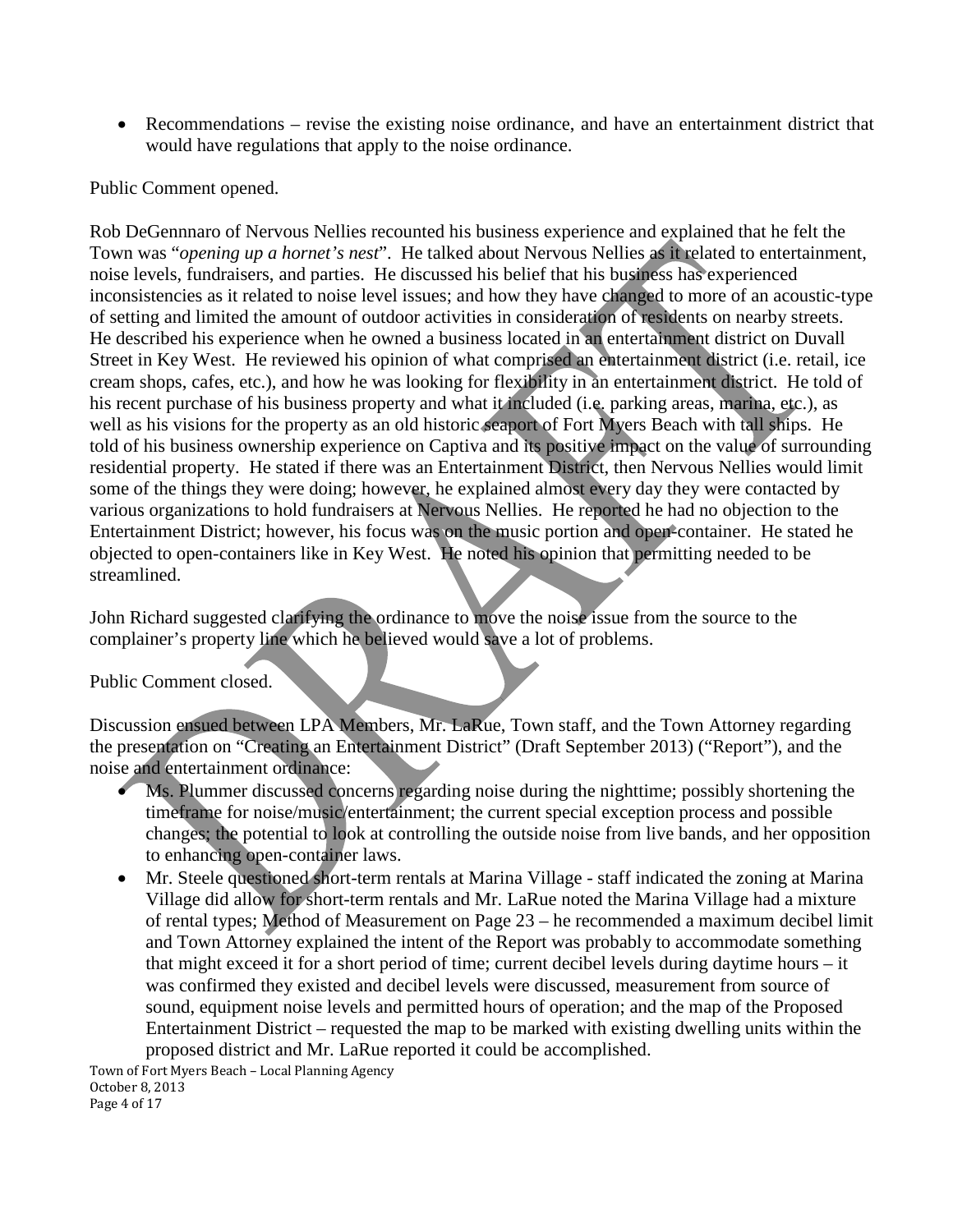- Mr. Bodenhafer noted concerns regarding enforceability for staff (i.e. sale of alcoholic beverages incidental to sale of food, etc.) and Mr. LaRue pointed out that the wording used regarding 'sale of alcoholic beverages incident to sale of food' was per State statute; 'grandfathering' – suggested addressing what would happen if a business changed and how they would need to comply with the Entertainment District regulations; and discussed his opinion regarding 'permitting' within an entertainment district, and concurred that permitting needed to be streamlined.
- SHAMP: "Thank you, um, first of all, uh, with regard to the communities that you; well, let me say I agree with the concept of an overlay because, uh, throughout the Town in our regulations; and many of the complaints have been regarding a level playing field; and I think the district provides that concept of a level playing field, a cult pattern of various special exceptions, um, is not really the proper way to govern or regulate. However, I feel that, uh, not grandfath-, you know not allowing grandfathering of exceptions, defeats the purpose of a level playing field. And I think that if you create reasonable, um, hours and create reasonable decibel levels, uh, it may be one hour this direction or that direction for someone a change in their current regulations, but, or current special exception, but, um, it would be minimal, a minimal change. There's not a lot going on a 2 AM on Fort Myers Beach, so if it gets pulled back to 1 AM I suspect it's very insignificant and I see no purpose of doing an overlay if you don't say "this is how it is," it's like the sign ordinance—you can't do it and then have all these special exceptions, you either have it or you don't, so, um. Secondly, I, I, take somewhat of a different, uh, feeling about this shortterm, long-tern, etcetera. To me, any unit that has a bed in it is at some point a sleeping unit (laughs). Most people pack pajamas, some don't, you can go on a chemically induced bender, but, you know after 48 hours you're going to sleep; everybody, human beings need to sleep, and if you didn't need to you wouldn't have rented a unit. You didn't get it for the kitchen, ok, so, to me it makes no difference if you rented the darn place for three days or three months, or you've lived here 30 years, you're sleeping there and we need to respect that human beings cannot function without sleep. And I know when I go on the road, we just went recently on a long trip, and the one place we could not sleep, the darn air conditioner came on every 15 minutes—we finally set it at some ridiculous temperature so it'd stay there all night and like tripled up the blankets and that way it didn't like come off and on at least, but, um, this concept of you know, a maximum noise every 15 minutes or something is ridiculous, you are better off when things are consistent. Say whatever that level is that it stays level you're used to it and it becomes white noise to your brain. So, I too, object with this, the concept of the, uh this momentary.

Now as far as the decibel levels themselves, I'm not an expert in sound, I did notice you know, that the Town's that you selected to look at don't mean a hill of beans to me. Orlando and Wilmington—Wilmington isn't a year-round destination it gets too darn cold so people aren't putting up with this year-round. We put up with this 24, 24-7 and 12 months a year. When you look at, um, uh, Ocean City, it's interesting they would have our similar climate, they are putting this, putting up with this 12 months a year and you're saying they're too restrictive. Well, there's probably a reason why they're more restrictive because people are there all the time partying. And I, too, like Jane, moved to this island because I like the restaurants, I like the businesses, I like the bars, my kids like to stay up late and go out late, so um, I want this district to succeed don't misunderstand—but, um, I also want the sense of community to succeed too. We have a wonderful sense of community—funky, vibrant—very different, oceanic? bubbles is what makes

Town of Fort Myers Beach – Local Planning Agency October 8, 2013 Page 5 of 17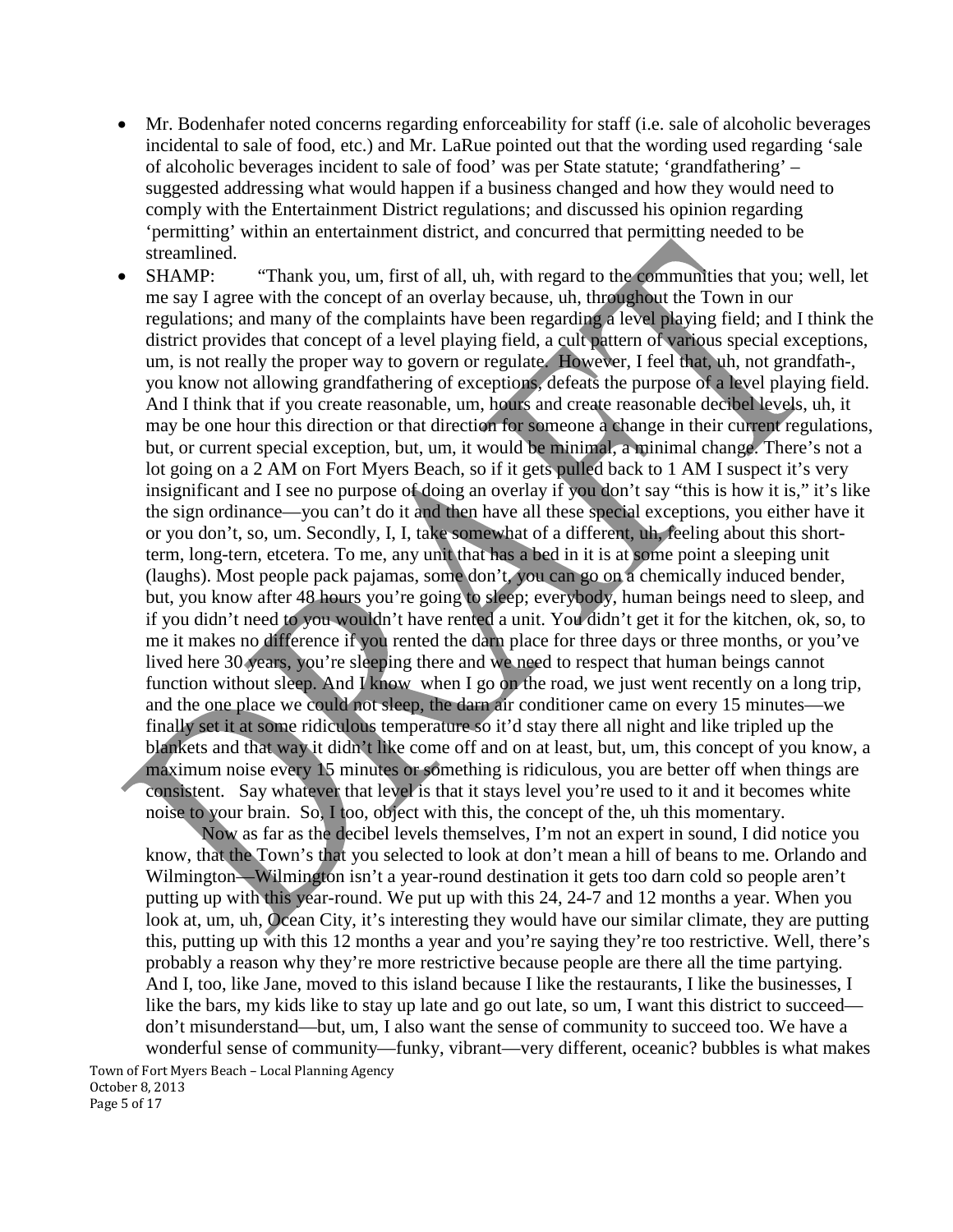this place special. I noticed that in, um, for instance in Naples, and I know they're stuffy-yeah, Naples is stuffy-but, um, you know for their indoor entertainment they definitely have all doors and windows to remain closed during performances. I mean that's how they control it, and they have a very vibrant  $5<sup>th</sup>$  Avenue—I bet they're earning a lot of money on  $5<sup>th</sup>$  Avenue in Naples. Um, and their hours of outdoor live entertainment are determined by City Council but their, uh, 10 PM, only til 10 PM Sunday through Wednesday and then midnight Thursday through Sunday. This is just, and then, um, what was interesting though they have a very, um, they use 25 feet from the property line for measuring it. My concern about where to measure this from is how does the owner know if they're exceeding it?—they certainly can't go up to the top floor of the Marina Towers and see how many decibels it is there for the receiver or each property line around them. If it's their property line, or 25 feet from their property line, they can have a sound meter, they have some way of knowing if they're being excessive or not. I mean how do you regulate yourself, um, compared to somebody else who's receiving it?—I think you need to be able to regulate yourself.

In Naples they also, um, incorporate in the sound—and once again, I don't know that much about noise—I do know that um, hertz is the, um, vibration-the frequency of vibration, so 500 hertz is 500 oscillations in a minute. Whereas, um, your, um, uh, decibels then is the, uh, a different measurement. And then interestingly enough, I notice in their ordinance they talk about the hertz, the, and then they increase and decrease the decibels according to the hertz. Now I understand that's very complicated but what it means is that there definitely is a difference. When you're playing nice, acoustic music compared to Metallica let's say, there's a different kind of feeling from the music at the same decibel. We've all had a kind of music that we like its changed our heart rate at the same volume. It doesn't matter, you know, to me when you play country western my heart like shuts down (laughs)—I don't like it, but, but, you know that's just me. But, you know taking offense is not just about, you know, the decibel level; it's the type of music and that's a problem too. When you raise the volume of what they play at one place compared to what they play at another place it offends different people in different ways. Um so at any rate, I, I, have some concerns about keeping the measurement at the property line, about raising it very much and I will make one other comment and this is in um, when you look at Bonita their stuff is really nebulous; they just, they call the sheriff and we do have an extensive ordinance but it doesn't come up under MuniCode, but, um, the other place that comes up was, um Sanibel. And of course once again, sleepy, but you know what Sanibel earns more money per year than we do (laughs). And on Sanibel they measure at the real property line where it's created and um, in the residential zone any public space or institutional zone, um, it's, you know in their restrictive hours up til 10 PM let's say, it's 66, uh, decibels and during the night it's, overnight its 60 and in the commercial zone they go only as high as 72 and in the quiet time, 65.

Uh, let me see if there was any other comment before I turn over, um, I do think that the district boundary goes a little far south, um I know that when we did things, uh, uh, for instance for the Beached Whale when we did ours the Beacon Hotel says it's already—and I love the Beached Whale, I love the Beached Whale—but, um, the Beacon Motel said you know they have people who are leaving that have reserved for several days and they're leaving because they can't tolerate the sound and we didn't even put the porch outside yet, they didn't put their porch outside yet. And the fact is their comprehensive plan it discusses on, in page, uh, 423, it discusses the importance of transient tourist housing and says that the Town has to ensure

Town of Fort Myers Beach – Local Planning Agency October 8, 2013 Page 6 of 17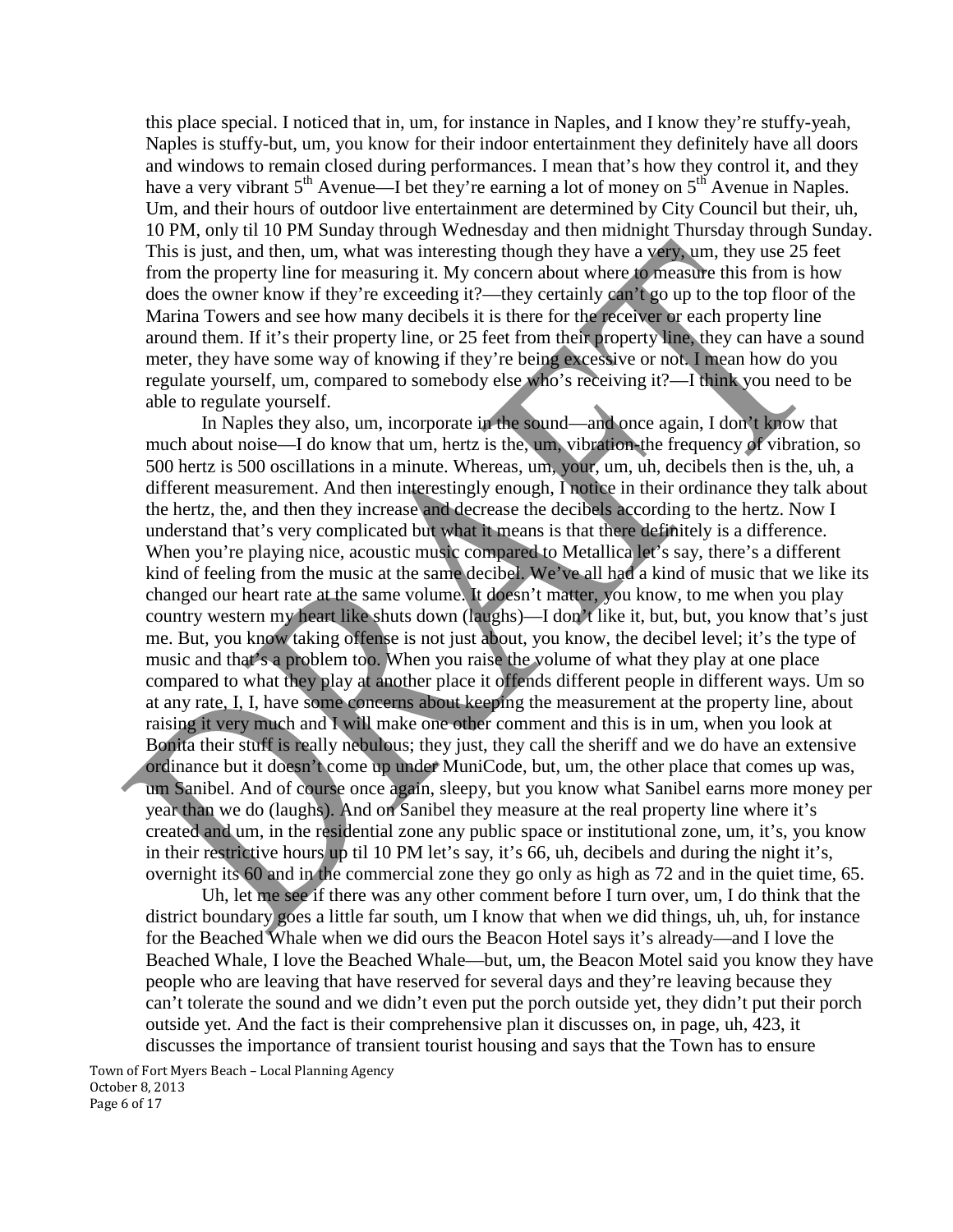policies and regulations that do not inadvertently contribute to the displacement of existing hotels and motels. And I think that's really important, it's not just Marina Towers, but there's a lot of, there's Sands Motel, there's a lot of hotels and motels as soon as you start down the Boulevard. I personally would not extend beyond Crescent Street, even Crescent Street itself in the comprehensive plan is viewed as a live-work area where people who want to work in the downtown district right there could live there, so I'm concerned about, I would not necessarily accept the boundary the way it is, and also, if you think about the development on Palermo and that canal that goes down there that just sends the music down the canal to some of our, what's becoming some of the most high-priced real estate on our island. We certainly don't want to discourage people from building \$2 million houses on the island either you know, we've got people who can't afford to rent month-to-month and we've got people who are building multimillion dollar houses—that's the beauty of this island. All of them should be able to get a good night's sleep, no matter where they're living. And then finally sorry, um, let me see, I think that's all. And I'd like to commend both Nervous Nellie's and John Richard, I do think that they're, they to try to be, um, good business owners and very community-minded and um, it's good to see them here and concerned and try to um, balance their business interests and not just overrun the uh, interests of the residents and the people around as well, so... "

- Mr. Durrett stated that "*about 95% of what you [Ms. Shamp] said I would like to just ditto*". He added that he believed the two items that needed to be regulated were 1) alcohol - (open containers) and walking up and down the street with alcohol should not be permitted; and 2) noise – after 9:00 p.m. and noise that carries across the street and to keep in mind the Town has a lot of residents. He noted his view that the overlay was good, but to keep in mind there were people who lived and slept in that area.
- Mr. Kakatsch expressed his agreement with Vice Chair Shamp and Mr. Durrett and had concerns regarding enforcement.
- Chair Zuba noted Mr. LaRue had indicated he spoke with the LCSO and questioned the level of enforcement; Mr. LaRue explained his understanding that there were not that many issues now as there had been in the past; staff noted that the manner in which the current ordinance was written was difficult to enforce, and staff explained how they wanted to look at making the enforcement more effective and easier (i.e. regulatory tools).

Discussion ensued regarding the noise ordinance; enforcement, regulatory tools, use of Code Enforcement; and necessary revisions to the current ordinance in order to improve enforceability.

Discussion continued between LPA Members, Mr. LaRue, Town staff, and the Town Attorney regarding the presentation on "Creating an Entertainment District" (Draft September 2013) ("Report"), and the noise and entertainment ordinance:

• Chair Zuba stated he supported not trying to make a difference between long-term and short-term rentals; that open containers should be regulated and not allowed; and there should be a consistency for hours of operation and noise levels. He added that the overlay district was a good concept, but should focus on where there was best pedestrian access.

Chair Zuba explained that the presentation was a draft session and not a decision point, and asked for final comments from the LPA.

Town of Fort Myers Beach – Local Planning Agency October 8, 2013 Page 7 of 17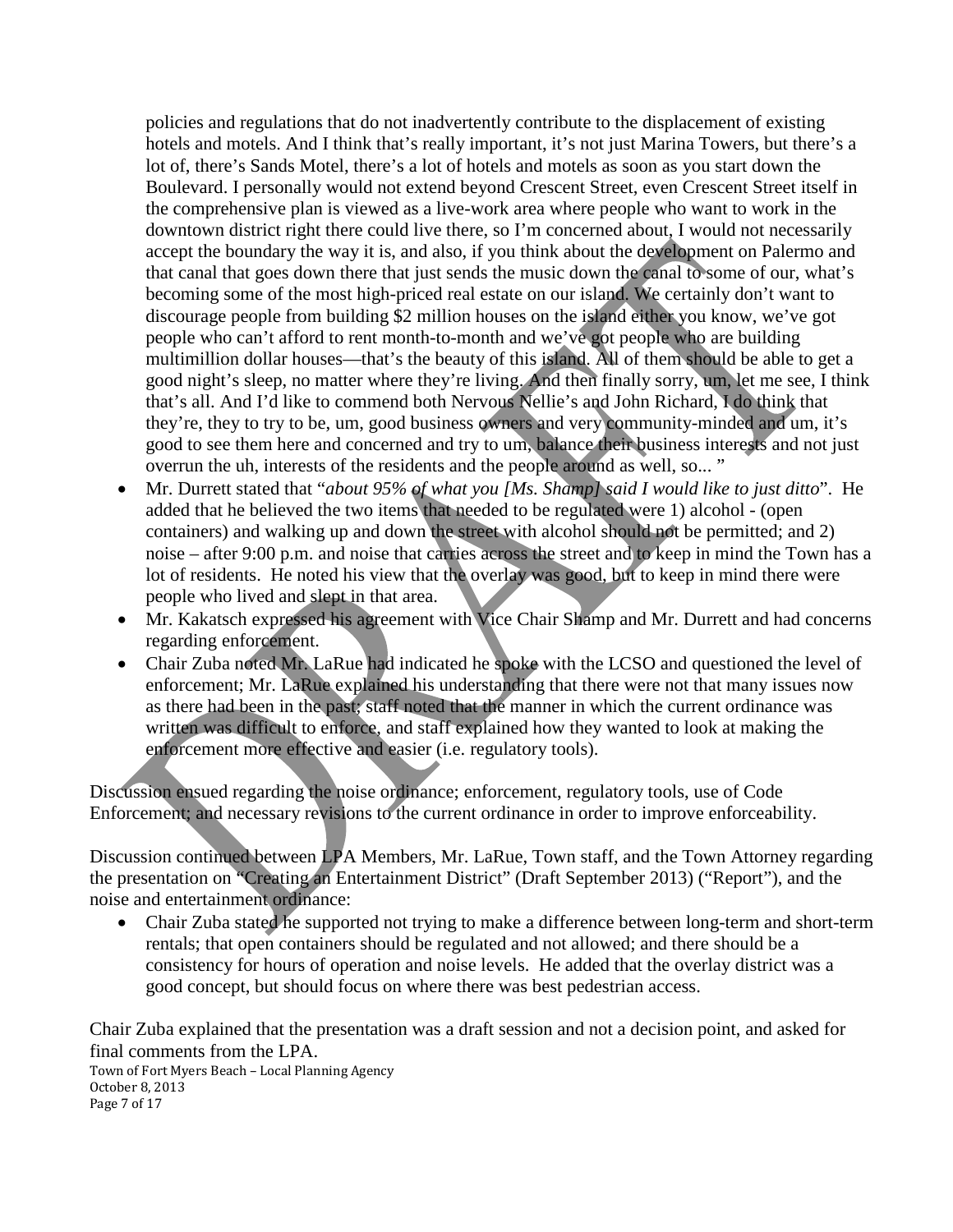Mr. Bodenhafer explained that he mentioned earlier he was in favor of 'grandfathering' which was predicated upon the fact that the Town would be "*in an issue or have and issue*" with some businesses; otherwise, if it were possible, he would be in favor of having all the businesses operating the same.

Town Attorney Miller noted accommodations were needed for existing businesses.

Discussion was held concerning property rights and hours for music/entertainment.

Mr. LaRue explained that after they reviewed special exceptions the Town already granted he noticed the hours were fairly consistent.

Mr. Durrett discussed how the permitting process needed to be addressed to make it easier; however, if a band requested a permit for an outside event, the Town did need to know about the event.

Recessed at 10:30 a.m. – Reconvened at 10:40 a.m.

Chair Zuba recognized Council Member Andre in the audience.

Council Member Andre recounted his four and a half year experience with a 'noisy neighbor'. He reported the LCSO would no longer come out with a noise meter on a complaint; and discussed an Appellate Court decision regarding noise ordinances.

Town Attorney Miller reviewed the portion of the State law that was struck down [State v. Catalano] as it pertained to 'boom boxes' emanating from vehicles.

Council Member Andre read the following: "*If an ordinance is just trying to regulate music and not other kinds of noise, then likely this ruling will have an impact on it*".

Town Attorney Miller explained there could not be regulations specific to just music.

Discussion was held concerning enforceability of noise regulations.

Town Attorney Miller reported she would contact the LCSO concerning enforcement.

Discussion ensued regarding noise, types of noise, and enforceability.

## B. Outdoor Display Ordinance

Town of Fort Myers Beach – Local Planning Agency October 8, 2013 Page 8 of 17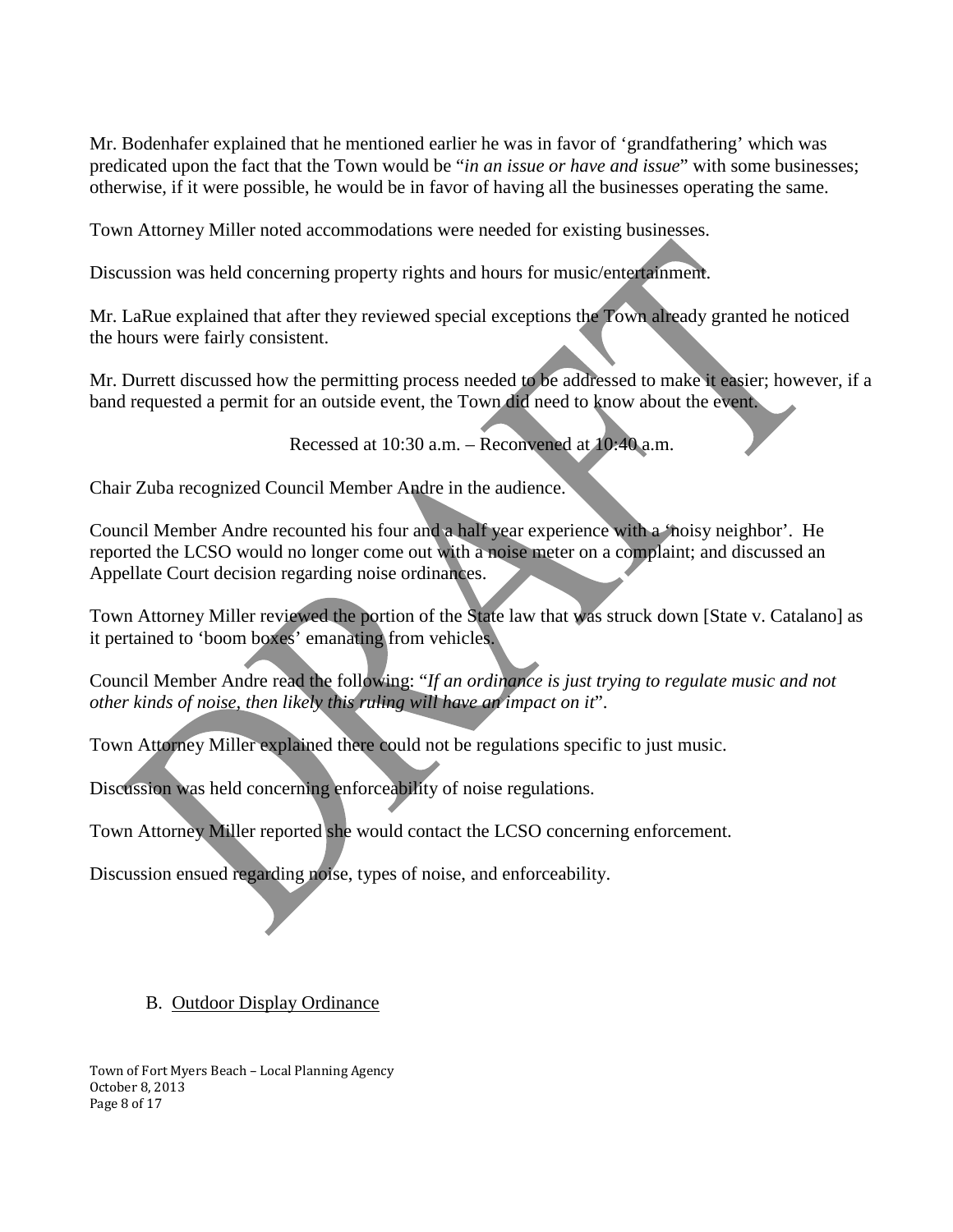Zoning Coordinator Dulmer told of a prior workshop regarding outdoor displays and the discussions on the pertinent sections of the zoning code, proliferation of outdoor displays used and lack of permits, the lack of clarity as to what was permitted and where, and staff's work with a group of retail merchants to determine changes the merchants wanted to occur. She noted that the draft ordinance included the changes suggested; and indicated the group of retail merchants were present.

Community Development Director Fluegel gave an overview of the draft ordinance and how it reflected what staff heard at meetings with retail merchants and the LPA representative. He summarized how outdoor displays would no longer be allowed on patios, but allowed on porches; what was allowed on porches; the types of displays and merchandise allowed; and the definition of an enclosed merchandise area.

Mr. Durrett reported he was asked to represent the LPA and sit in on the meetings with the retail merchants; and mentioned how he felt the ordinance was related more to the Times Square area. He explained his belief there should be one ordinance dealing with this issue for the entire Town.

Community Development Director Fluegel explained that if everyone, including Council, was looking to apply the draft ordinance Island-wide then staff would have to change their approach slightly.

Vice Chair Shamp reported she liked the proposed amendments. She explained that she did not want expansion into 'commercial boulevard zoning' which might create an incentive to expand into the residential areas, and that Santini Plaza should be dealt with in its own way. She commented that she liked the definitions.

## Public Comment opened.

Joanie Hermanson, business owner, explained the significance of an outside table and 'spinners' to her business in order to attract customers.

Community Development Director Fluegel noted that in the draft ordinance Mr. Hermanson's area would be considered a patio and outdoor displays would not be allowed.

John Richard, business owner, noted Ms. Hermanson's comments; addressed how her building was situated; and suggested if the property owner wanted to improve the building they could construct a porch. He discussed his views on the potential for redevelopment at Helmrick Plaza as it pertained to the proposed amendments. He noted his belief that the proposed resolution should be for the Times Square area.

Robin Thurston, representing 1010 Estero Boulevard, described the history of her business and vendors; and reported she had always been permitted, but beginning in February she had begun to get notices of non-compliance. She stated she attended workshops about outdoor displays; however, she was not a member of the retail merchants' workshop group. She discussed her belief that the proposed draft amendments would hurt the retail businesses; and reported she was asked to tear down her kiosks and shut down the business.

Town of Fort Myers Beach – Local Planning Agency October 8, 2013 Page 9 of 17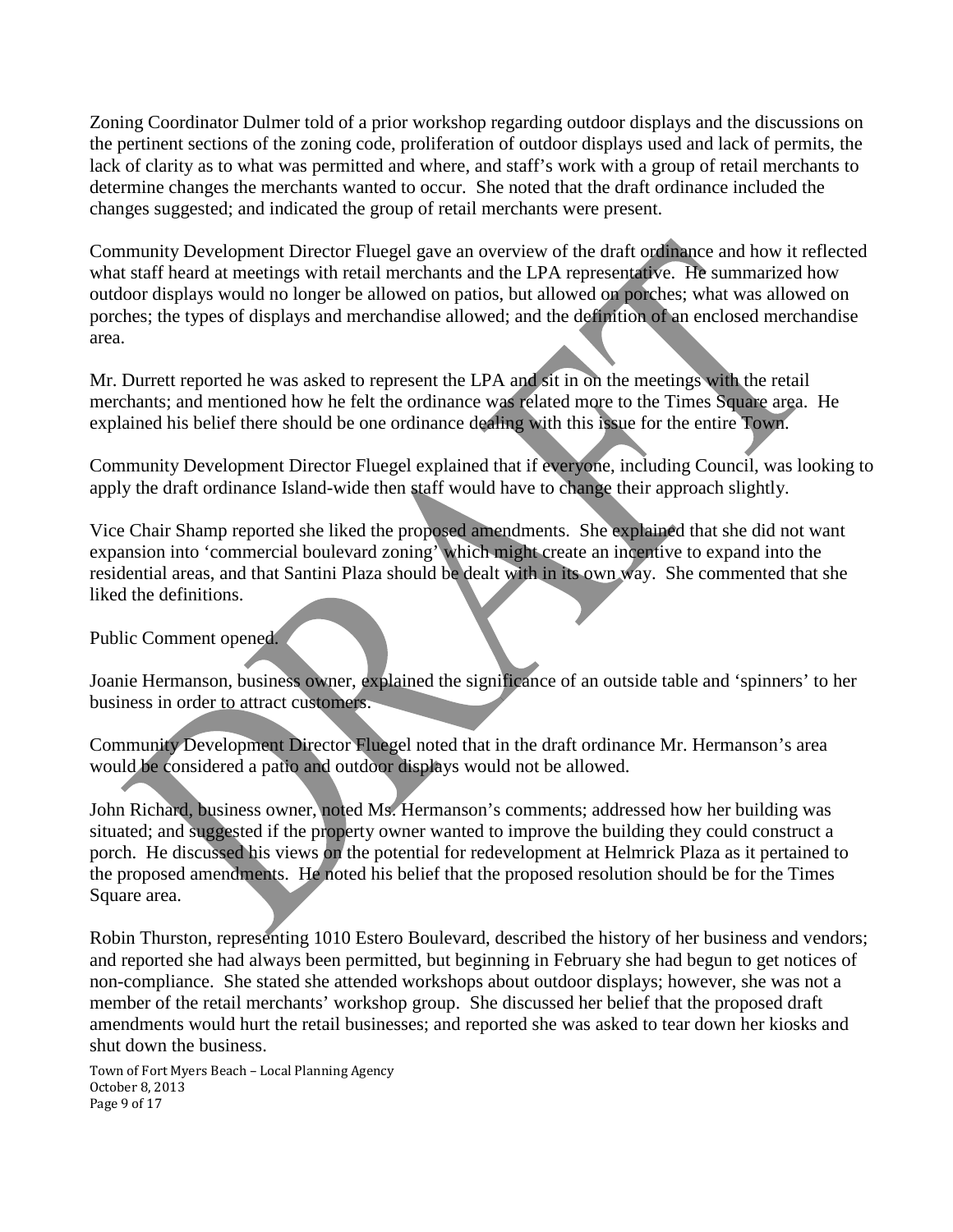Attorney Grady stated she represented Mitch Krohn of the Teeki Hut and that they did support the revisions to the resolution, and they did believe the change promoted more investment in the downtown area. She requested the draft resolution move forward to Council since it dealt with outdoor display.

Mr. Durrett commented that he felt the other districts would not be talked about for a long time; and that the amendments needed to address all districts.

Attorney Grady suggested that the LPA may want to understand the Council's reaction to at least the Times Square area which might be beneficial to determine changes to other districts.

Discussion ensued regarding changes for other districts and whether or not to address them all at once.

Chair Zuba recognized Council Member Andre in the audience.

Council Member Andre reported Council passed the 90-day extension for all permits because outdoor display permits were due October  $1<sup>st</sup>$ .

Vice Chair Shamp noted that the proposed amendments were for a very specific section of the LDC (Section 34-678). She suggested the LPA could place on their work schedule next the Code section that related to Santini Plaza.

Zoning Coordinator Dulmer mentioned not to speak of only Times Square and Santini Plaza and that the draft resolution dealt with outdoor displays contained within the Downtown Zoning District. She offered to display photos showing the difference between patio and porch displays.

Community Development Director Fluegel explained why the proposed amendments came to fruition (i.e. during 'season' last year the Town did a major Code sweep of outdoor displays, working with the retail merchants who voiced frustration). He added that the retail merchants group worked very hard and came up with the recommended amendments.

Keri Weeg, Island Sandpaper, mentioned she had a business in Times Square at one point and complimented two existing businesses with outdoor display and hoped they could remain.

Doug Loccisano, owner of a sunglass kiosk in Times Square, requested an extension of a few years for businesses that would not be permitted under the proposed amendments so those businesses could find another location.

Public Comment closed.

Discussion continued between LPA Members, Town staff, and the Town Attorney regarding the draft resolution amending the outdoor display regulations in the Land Development Code; current cost of outdoor display permits (\$200); permitted merchandise and types of outdoor displays on Page 6 should reflect subsection (f) and not (d); how the LPA needed to decide on what they believed would be best in

Town of Fort Myers Beach – Local Planning Agency October 8, 2013 Page 10 of 17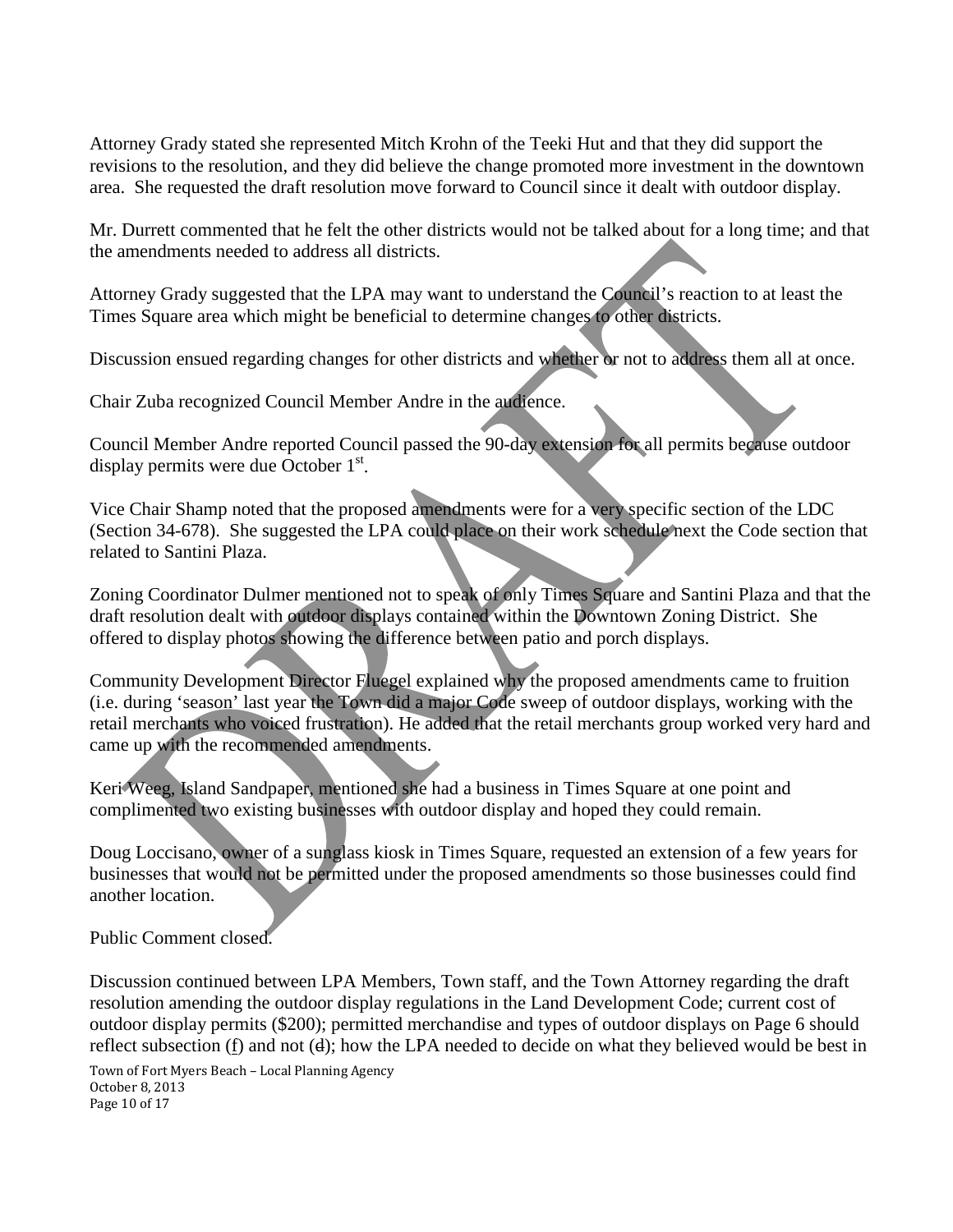Times Square; how attempts should be made to make it easier for small businesses to stay in business; and future workshops with the retail merchants and with the LPA.

Town Attorney Miller noted the business that did not have a fixed indoor location in Times Square was not legal and non-conforming. She added that the Town has not able to find anything that the business was ever legally permitted.

Mr. Durrett recommended that the LPA hold off on this matter until after the stakeholders met again and talked about it further, and to figure out a way to keep everybody in business instead of eliminating businesses.

**MOTION:** Mr. Durrett moved to table LPA Resolution 2013-014; second by Mr. Kakatsch.

Discussion was held concerning tabling the motion.

**VOTE:** Motion approved, 6-1; Chair Zuba dissenting.

Mr. Bodenhafer requested to advertise the upcoming stakeholders' workshop so that all of the LPA could attend the meeting if they wished.

Town Attorney Miller reminded the LPA since the matter was tabled that in order to discuss it again they would have to 'remove it from the table' or continue it to a date certain.

**MOTION:** Ms. Shamp moved to remove LPA Resolution 2013-014 from the table and continue it to the November LPA meeting; second by Mr. Steele.

**VOTE:** Motion approved, 7-0.

**MOTION:** Mr. Kakatsch moved to adjourn as the LPA and reconvene as the Historic Preservation Board; second by Mr. Bodenhafer.

**VOTE:** Motion approved; 7-0.

C. Workshop – Historic Preservation

## **Adjourn as LPA and reconvened as Historic Preservation Board at 11:22 a.m.**

Ms. Shamp reviewed the HPB Ad Hoc Committee Report on Historic Preservation Process, and noted the document was prepared in a manner so it could be moved forward to Council. She reviewed items in the Report as follows:

• Page 34 of the Report as it pertained to recommended revisions to the LDC in relation to historic preservation;

Town of Fort Myers Beach – Local Planning Agency October 8, 2013 Page 11 of 17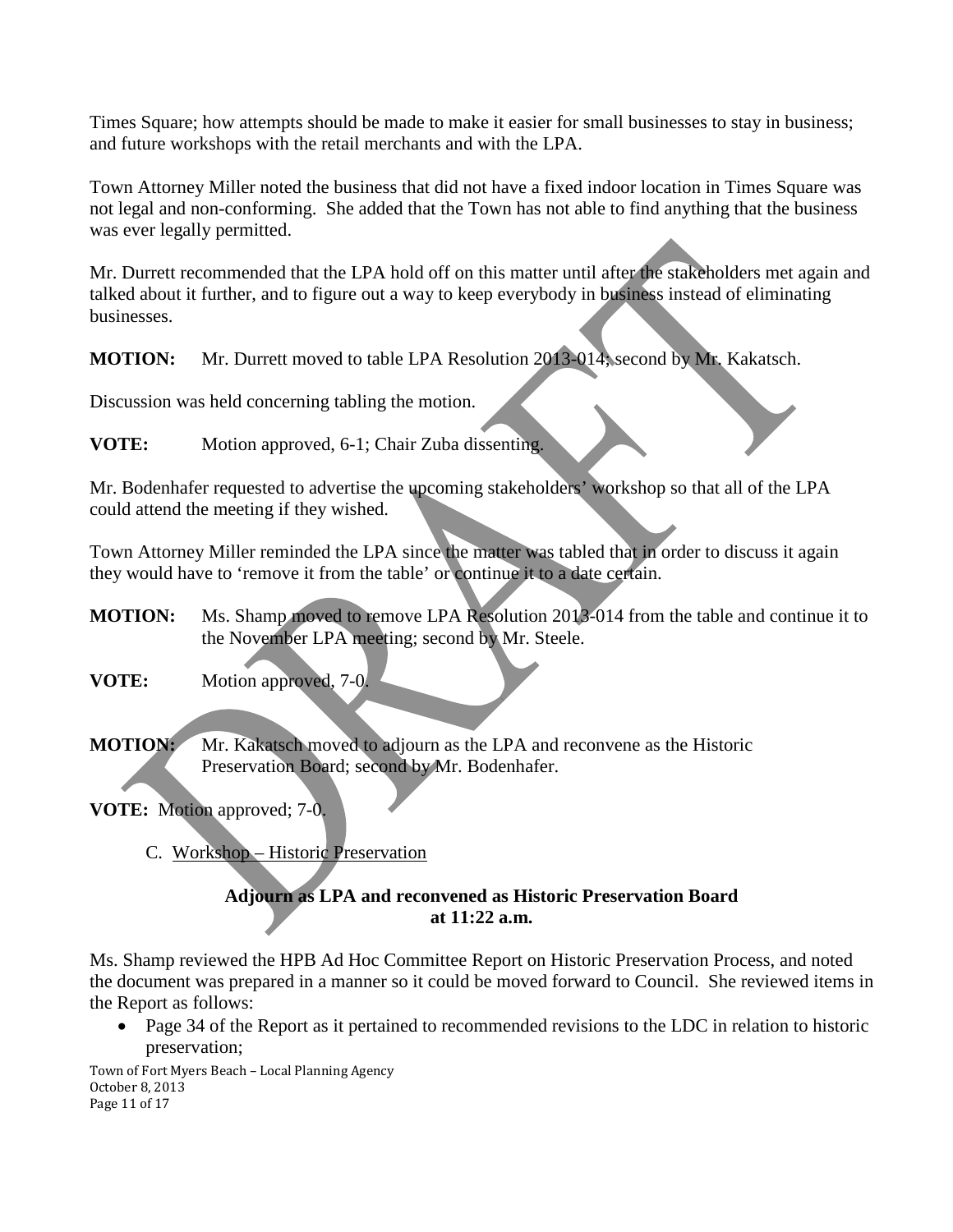- Use of the terms historically 'designated' and 'significant';
- Historic Preservation Guides from the State and Lee County, and how information was used from those guides in the Town's historic preservation regulations;
- Importance of following State preservation requirements in order to obtain a designation for the National Register;
- Page 35 of the Report as it pertained to empowering the Historic Preservation Board to determine the category of historical importance of a historic resource and designate those of the highest importance;
- Page 29 picture of the plaque used for historic recognition/designation in the Town;
- Work towards preserving structures, cottage-style design, and to create historic districts as noted in the Comp Plan;
- Forms that followed the land development code as it pertained to historic designation;
- CH-1 Historic Designation Category and the creation of additional categories CHI2, Historic Recognition; CHI3 – Historic Significance; and CHI4 – Historic Interest;
- Establishment of four FMB Historic Districts FMBHD1, Early Bayside Cottage District; FMBHD2 – Core Historic Village; FMBHD3 – Core Beachfront Cottage District; and FMBHD4 – South Beachfront Cottage District;
- Page 38, Revision to Section 22-75, Historic Districts and Categories of Historic Importance;
- Page 37, Revision to Section 22-74, Powers and Duties;
- Page 36, Historic Resource changed significant to highly important;
- Page 23, Plaque Agreement;
- Two different applications, articles to inform residents of the program on Page 50, other ways to inform residents of the program on Pages 48-49, and the program brochure;
- Steps used to identify old buildings/structures on the Island;
- Pages 7-10, list of historic properties; properties constructed prior to 1963;
- Page 51, reviewed questions to consider by the HPB.

Discussion ensued concerning questions and those questions listed on Page 51 of the Report prepared by Ms. Shamp:

- Did the LPA like the categories of importance accepting as an overall concept? (Show of hands  $-7$  ayes)
- Did the LPA like defining the historic districts as an overall concept? (Show of hands  $-7$  ayes)
- What fee should be charged to the property owner for the CHI determination process and plaque? (Show of hands  $-7$  ayes; but keep the fee as low as possible)
- How should plaques be presented? At HPB meetings? (Show of hands 7 ayes)
- Should there be a prescribed location for plaques on structures? Should they be visible from the street? (Visible to the street if possible, notable from the street – ground mounted)

Ms. Shamp explained how the HPB needed to finalize the information and prepare it for introduction and a public hearing. She distributed information regarding how to designate a historic district (i.e. identify all structures in the district and state whether they may be contributing or non-contributing).

Discussion was held concerning moving forward with the information.

Town of Fort Myers Beach – Local Planning Agency October 8, 2013 Page 12 of 17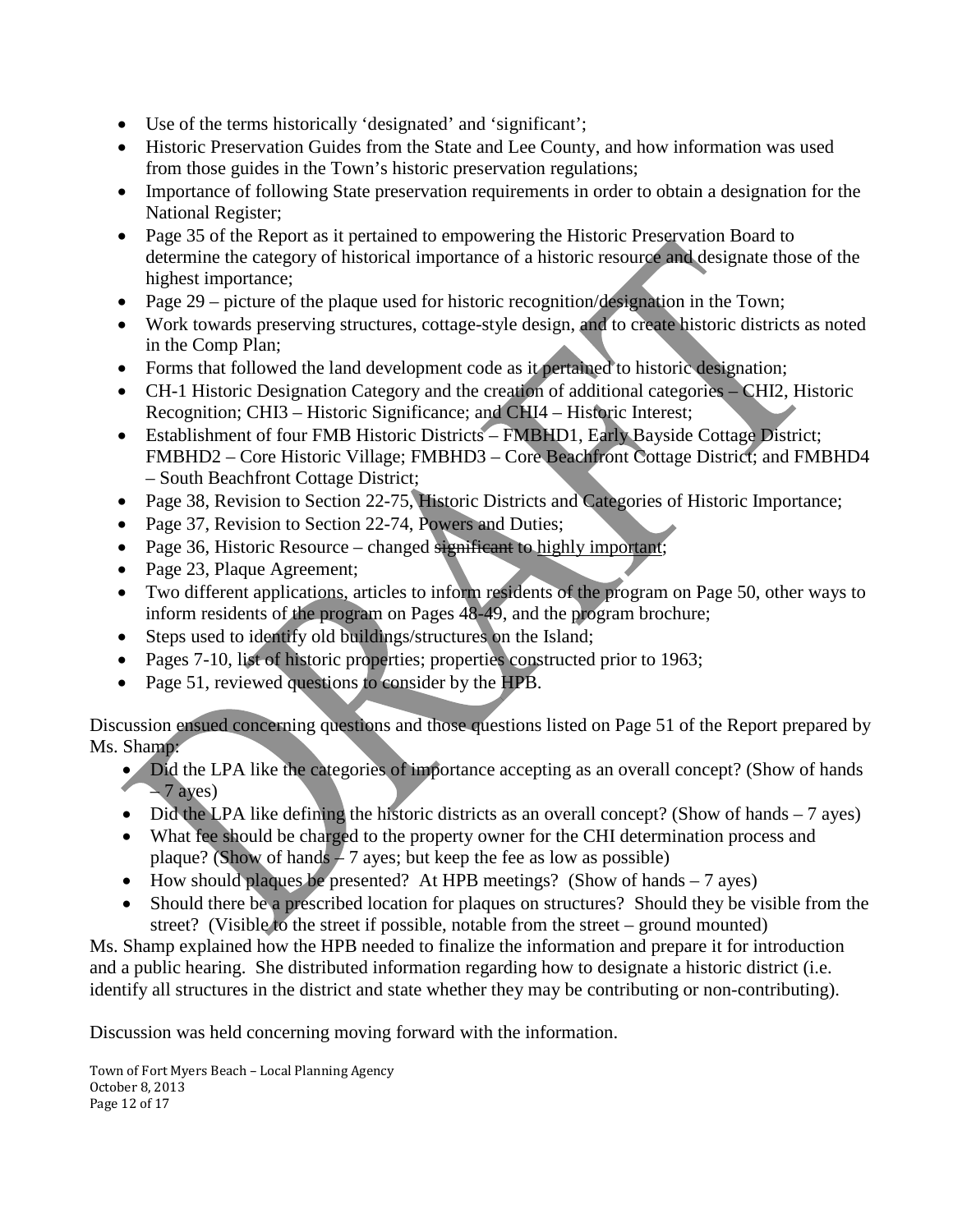- **MOTION:** Ms. Kakatsch moved to adjourn as Historic Preservation Board and reconvene as the LPA; second by Mr. Steele.
- **VOTE:** Motion approved; 7-0.

## **Adjourn as Historic Preservation Board and reconvene as the LPA**

## **Adjourn as Historic Preservation Board and reconvene as the LPA – No Action Taken**

## **VI. LPA MEMBER ITEMS AND REPORTS**

Town Attorney Miller opened the floor for nominations for LPA Chair.

Mr. Durrett nominated Mr. Zuba.

Town Attorney Miller called for other nominations three times; seeing none, she closed the floor for nominations. She called for a vote for Mr. Zuba as LPA Chair.

**VOTE:** Approved; 7-0.

Town Attorney Miller opened the floor for nominations for LPA Vice Chair.

Ms. Plummer nominated Ms. Shamp.

Town Attorney Miller called for other nominations three times; seeing none, she closed the floor for nominations. She called for a vote for Ms. Shamp as LPA Vice Chair.

## **VOTE:** Approved; 7-0.

Discussion was held concerning the organization/election that was needed for the Historic Preservation Board.

Ms. Plummer explained she would like to see someone else become interested in serving as Chair of the HPB.

Town Attorney Miller opened the floor for nominations as Chair of the HPB.

Ms. Plummer nominated Ms. Shamp as Chair.

Town Attorney Miller called for other nominations three times; seeing none, she closed the floor for nominations. She called for a vote for Ms. Shamp as HPB Chair.

#### **VOTE:** Approved; 7-0.

Town of Fort Myers Beach – Local Planning Agency October 8, 2013 Page 13 of 17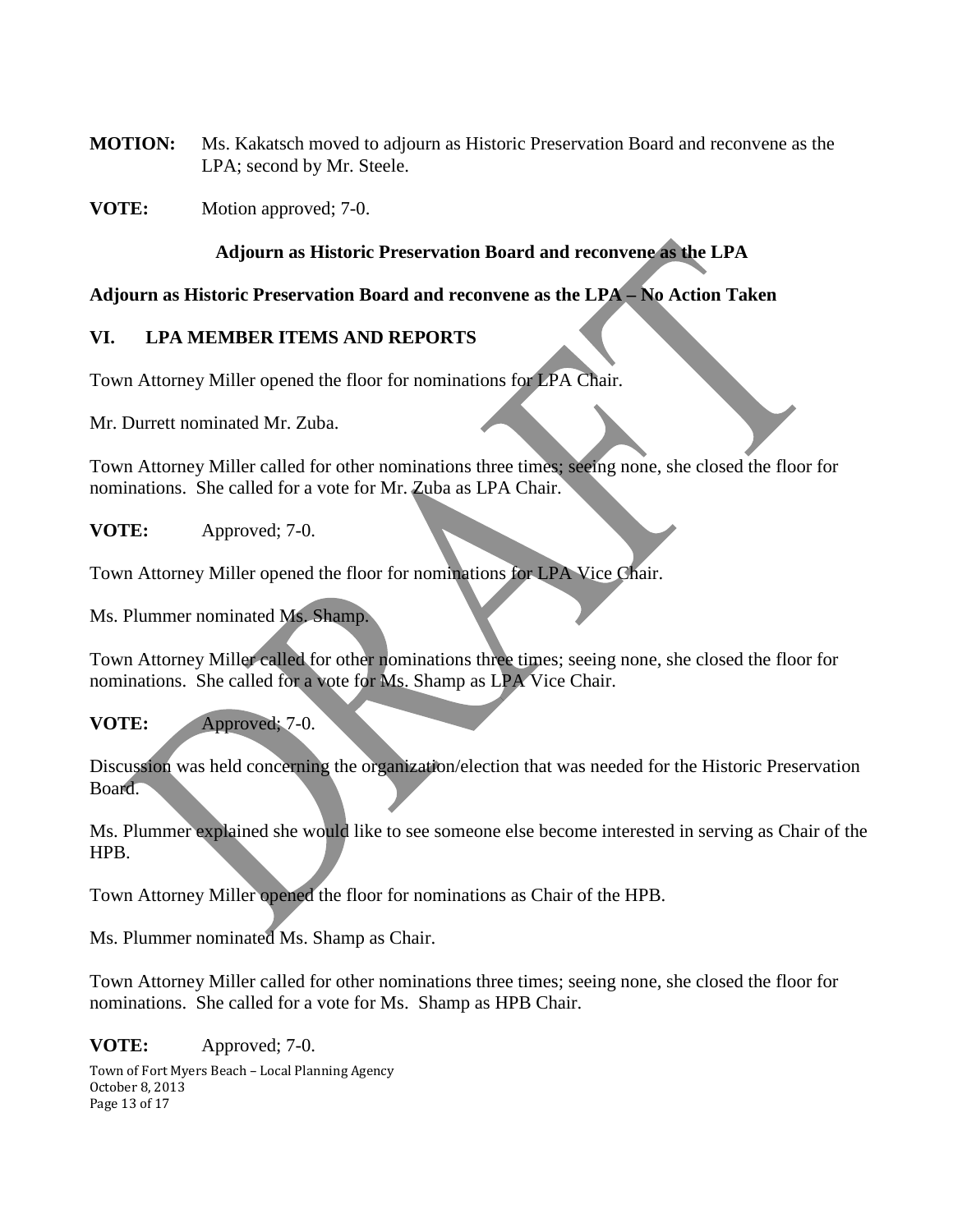Town Attorney Miller opened the floor for nominations as Vice Chair of the HPB.

Ms. Shamp nominated Mr. Kakatsch for Vice Chair of the HPB.

Town Attorney Miller called for other nominations three times; seeing none, she closed the floor for nominations. She called for a vote for Mr. Kakatsch as HPB Vice Chair.

**VOTE:** Approved; 7-0.

Discussion was held concerning HPB representatives to serve on the HAC; Chair Shamp and Vice Chair Kakatsch and Mr. Bodenhafer and Mr. Durrett would represent the HPB on the HAC.

**VOTE:** Approved; 7-0.

Vice Chair Shamp – no report.

Mr. Durrett – noted there had been concern with things that happen in Times Square for noise; and questioned what would happen if events were held on the beach in Times Square instead.

Zoning Coordinator Dulmer pointed out there would be more DEP permitting issues at the very least.

Discussion ensued regarding what could happen and potential obstacles if events were conducted on the beach.

Mr. Kakatsch – discussed the Art Walk in downtown Fort Myers and the Davis Art Center as the focal point.

Mr. Bodenhafer – suggested utilizing Crescent Beach Park for an 'art walk-type' of event.

Mr. Steele – no report.

Ms. Plummer – recounted her experience at the Aloha Festival in Hawaii; and the former 'music in the park event' in Times Square.

Chair Zuba – questioned the status of the CRA, Seafarer's property, and Estero Boulevard.

Community Development Director Fluegel reported the Town's consultant on the CRA had a change in the Project Manager, and they planned to come before Council with a presentation in November.

Town Attorney Miller reported she spoke with the Town's consultant and a representative from the State's Special District Reporting about the Fort Myers Beach CRA. She explained the State's Special District Reporting representative felt he did not have sufficient documentation to show the CRA was properly established. She reported she had documentation for the original creation of Estero Island CRA

Town of Fort Myers Beach – Local Planning Agency October 8, 2013 Page 14 of 17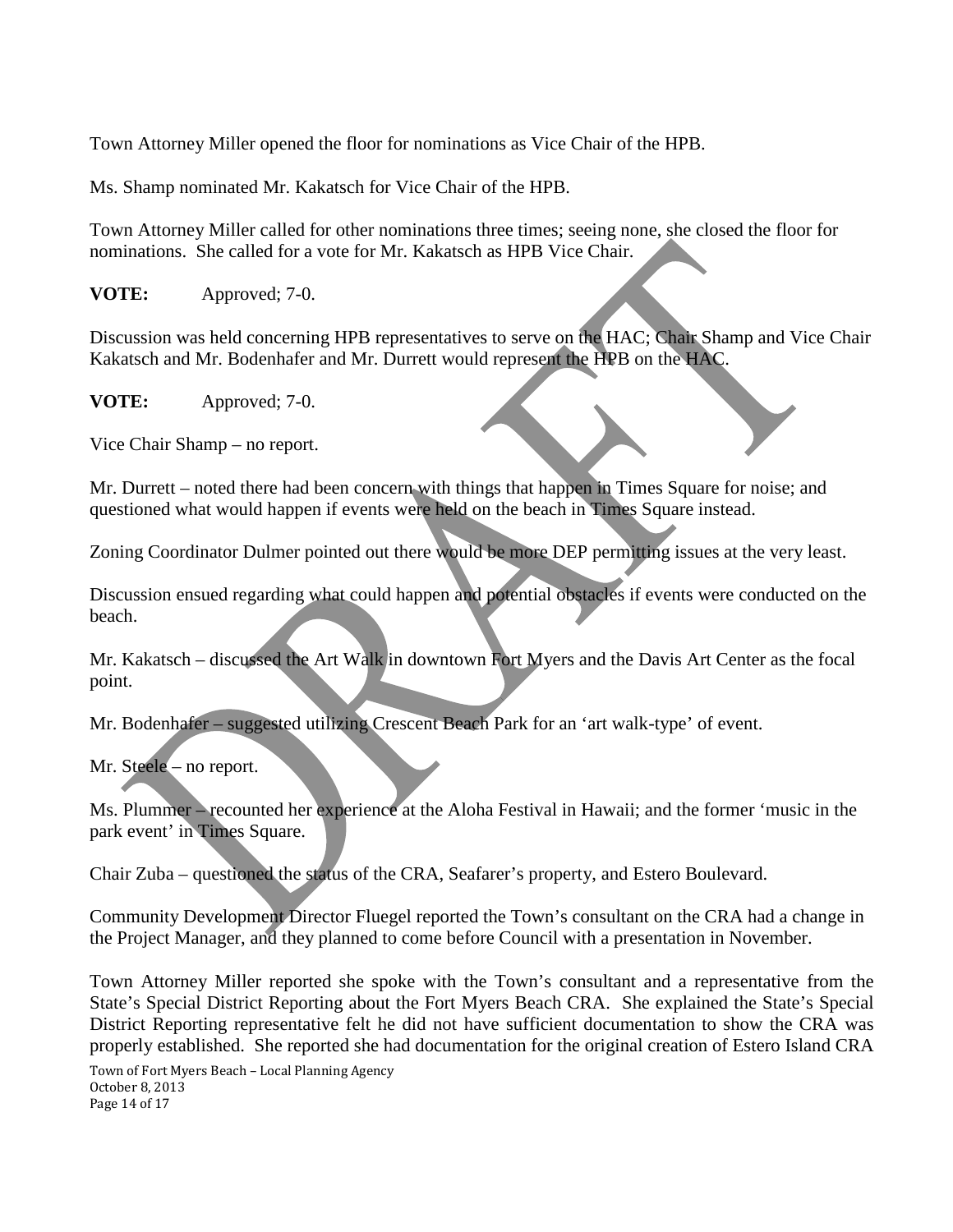by Lee County, and a resolution by the Council after the Town's incorporation stating that the Council did not consent to the County disbanding the CRA. She added that there was no evidence that the County took any formal action. She explained her opinion that there was sufficient evidence that the CRA existed and that she informed the State's Special District Reporting representative that she would prepare an ordinance for the Town Council to adopt which would reaffirm that the CRA does exist. She added that she was working to have the proposed ordinance ready for introduction at the next Council meeting.

Ms. Plummer – reported that she received a call from the Sea Gypsy business that stated their flood insurance went from \$2,500 per year to \$51,000; that the owner of the Sea Gypsy called the legislator who wrote the NFIP bill about the increase and the legislator informed the Sea Gypsy that she didn't mean for that to happen. She discussed foreseeable problems with the flood insurance rates for the Island both commercial and residential.

Town Attorney Miller reported that Representative Radel introduced a bill last week to request a delay of one year for the implementation of the increased FEMA flood insurance rates until it could be studied.

Ms. Plummer – reported she received many phone calls regarding how a pool/structure got permitted on Palermo Circle.

Community Development Director Fluegel reported there was no height restriction in the code for a pool.

Ms. Plummer – asked why there was no variance issued for the pool/structure; and questioned the status of a stop work order for the subject property.

Community Development Director Fluegel addressed two issues:

- 1. As the email the LPA received related to correspondence from a former Town employee, he responded at the Town Manager's direction to the Mayor and Council, and suggested the LPA did not want to go forward with the matter of a former employee.
- 2. Staff was concerned regarding elevated pools; worked with the Town Attorney on the matter; saw no height restriction that applied to pools, so the contractor came in and built the pool in accordance with the plans and in accordance with what was in the Code. In the abundance of caution staff was concerned and went to Council, and they were directed to investigate it further and to prepare language to amend the Code.

Town Attorney Miller read from the Code Section 34-1173(b) regarding an accessory building or structure that can be erected as part of the principal building or may be connected to it by roofed porch or patio, breezeway or similar structure, or they may be completely detached. She noted that when it was detached then it required a 5' setback and no variance.

Community Development Director Fluegel indicated when the subject property owner had built the pool/structure he had attached it and now he would have to 'cut it'.

Town of Fort Myers Beach – Local Planning Agency October 8, 2013 Page 15 of 17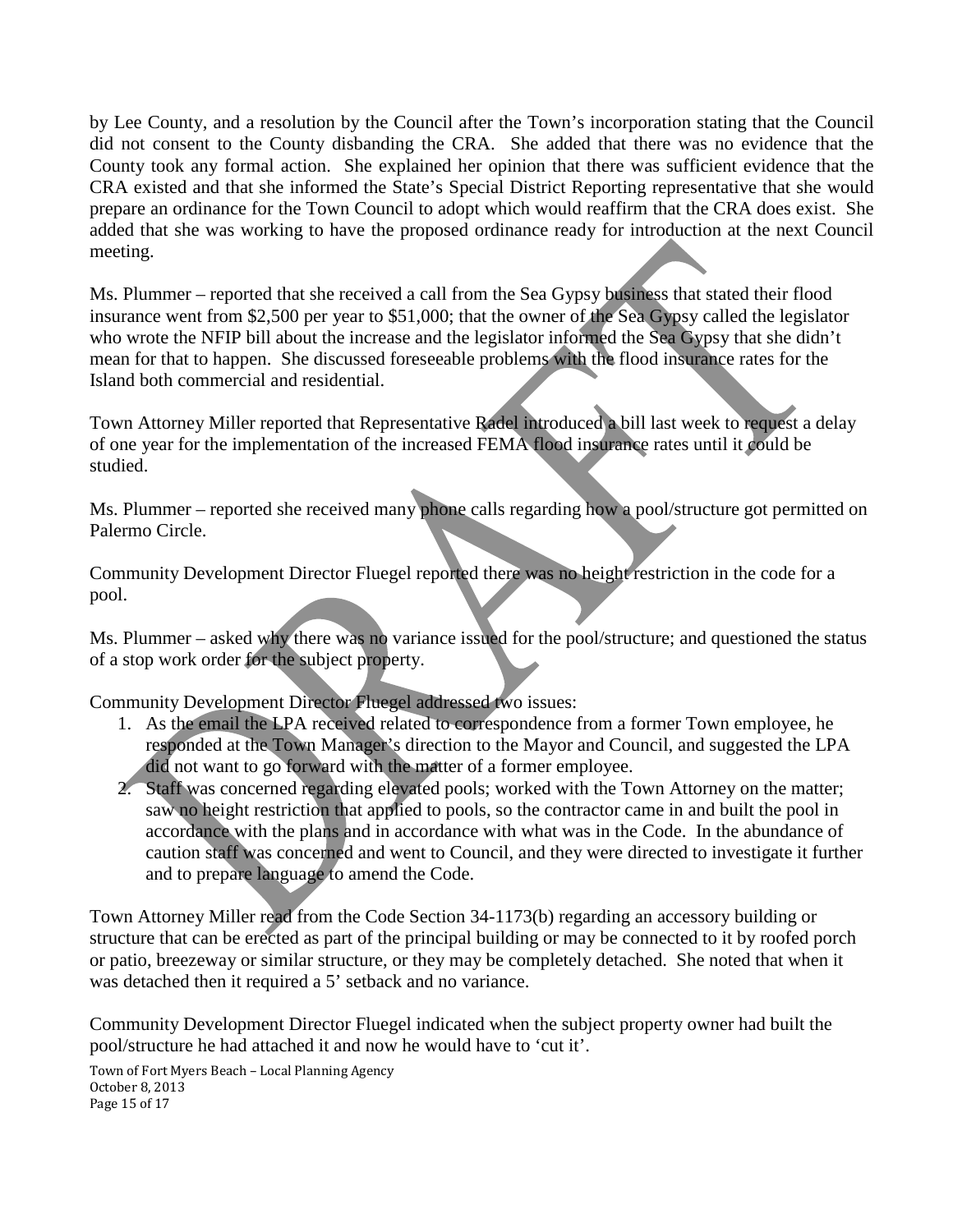Town Attorney Miller explained the pool was an accessory structure that required a 5' setback. She noted the Code needed to be changed if the Council wanted a different setback.

Ms. Plummer – explained that she has served for two years on the LPA and it was her belief that the LPA had not heard one variance.

Discussion was held concerning variances that the LPA did hear during the past two years.

# **VII. LPA ATTORNEY ITEMS**

LPA Attorney Miller – no items or report.

# **VIII. COMMUNITY DEVELOPMENT DIRECTOR ITEMS**

Community Development Director Fluegel mentioned that staff had not installed any of the historic designation signs.

Mr. Kakatsch asked if the Town had someone in charge of culverts/drainage.

Community Development Director Fluegel responded it was Public Works.

Mr. Kakatsch noted that help was needed for properties on Dakota and Oak Ridge Avenues as it pertained to drainage issues.

Community Development Director Fluegel reported staff was in the process of initiating a dialog with a consultant to look into creating some incentives for elevation in the Comp Plan and Land Development Code.

Mr. Kakatsch questioned the status of Estero Boulevard improvements.

Town Attorney Miller expressed her belief that the County was hoping to start construction by the Fall of 2014.

# **IX. LPA ACTION ITEM LIST REVIEW**

No discussion.

# **X. ITEMS FOR NEXT MONTH'S AGENDA**

No discussion.

## **XI. PUBLIC COMMENT**

Town of Fort Myers Beach – Local Planning Agency October 8, 2013 Page 16 of 17